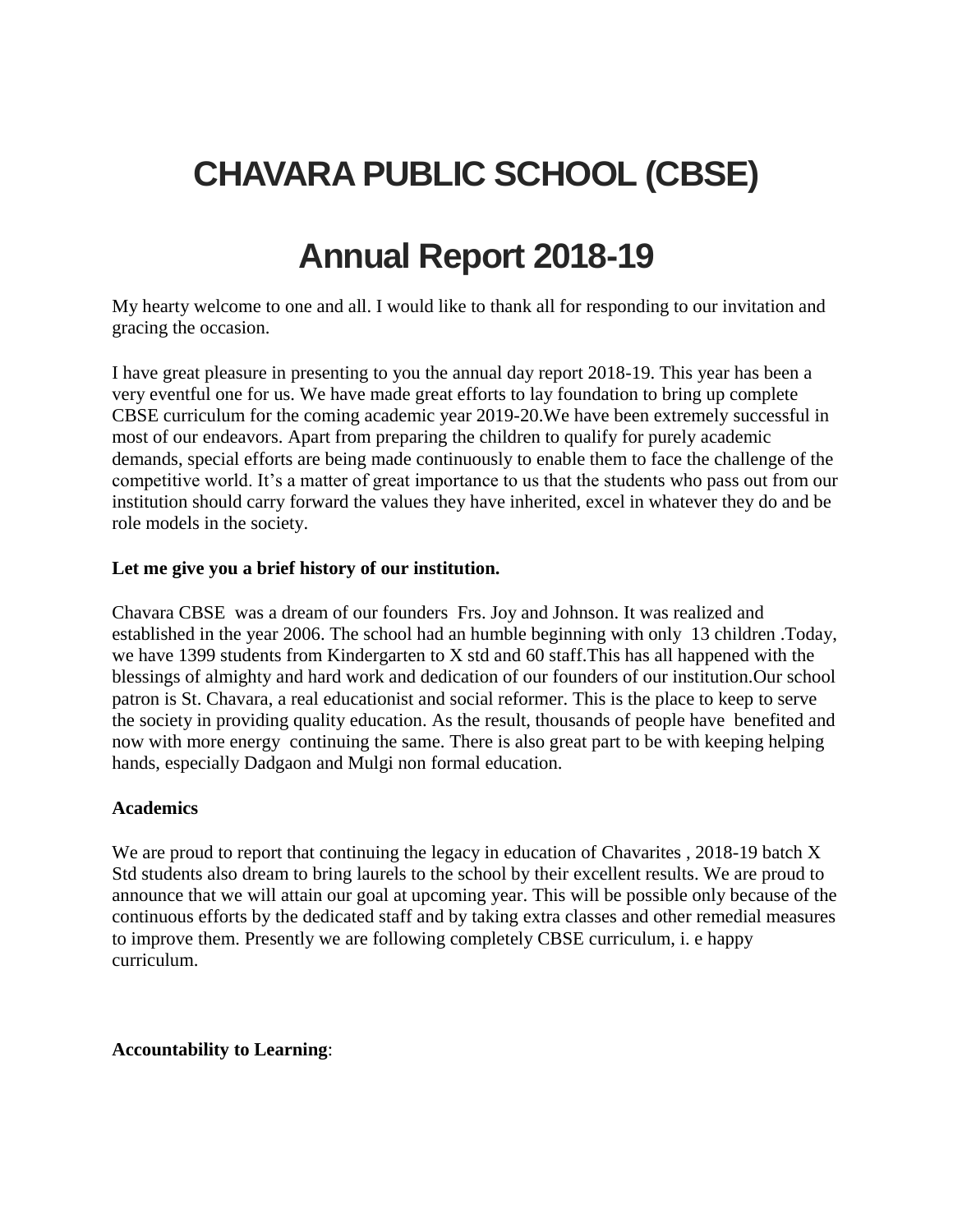All schools undergo a school development review to assess progress and plan steps for school development.In our school the review is conducted by our Chairman of VISESA Trust , Fr. Thomas who is very particular and conscious of students learning. He has the complete understanding of what kind of education should be given to the future generation.In order to achieve the same, he is completely dedicating his time and energy with deep sense of humility and gratitude I thank him for His able guidance which helped me to asses every area of scholastic and co-scholastic areas of learning. Teachers classes observed time to time and given necessary feedback to improve their pedagogical approach. We have maintained 91% Students attendance, 93% Teachers attendance.

#### **The student council**

The student council is a body of elected members. In order to inculcate the values of leadership quality and to develop the spirit of democracy among students , we have created a student council. It plays an important role is being a mediator between the students and the management. It comprises of office bearers and discipline incharge and class representatives.

All the procedures of conduction of election held for Head boy, Head girl, Gen. Captain and Ge. **Secretary** 

House captains and other office bearers were nominated by the teachers.

#### **Co-curricular activities:**

A host of Co-curricular activities have been organized during this year. To name few

- 1. Our students are given the opportunity to participate in All India Talent Examination in Mathematics, Science and English , organized by Olympiad foundation of different streams. As of now many of our students have qualified for the Zonal level and we hope some may reach state as well as National levels.
- 2. Every year our students participate in Prathibha Karanji competition conducted by the Department of Education. This year also many of our students participated and won many prizes at the Taluk , District and State levels.

I am happy to announce

- 3. 6 students selected to state level in Bharatanatyam
- 4. 17 students of higher class selected to district level in Drawing.
- 5. 5 students from lower class selected to district level in drawing
- 6. 8 students selected to district level in Debate competition
- 7. Two of our students selected to state level Science Exhibition

#### **Sports and games :**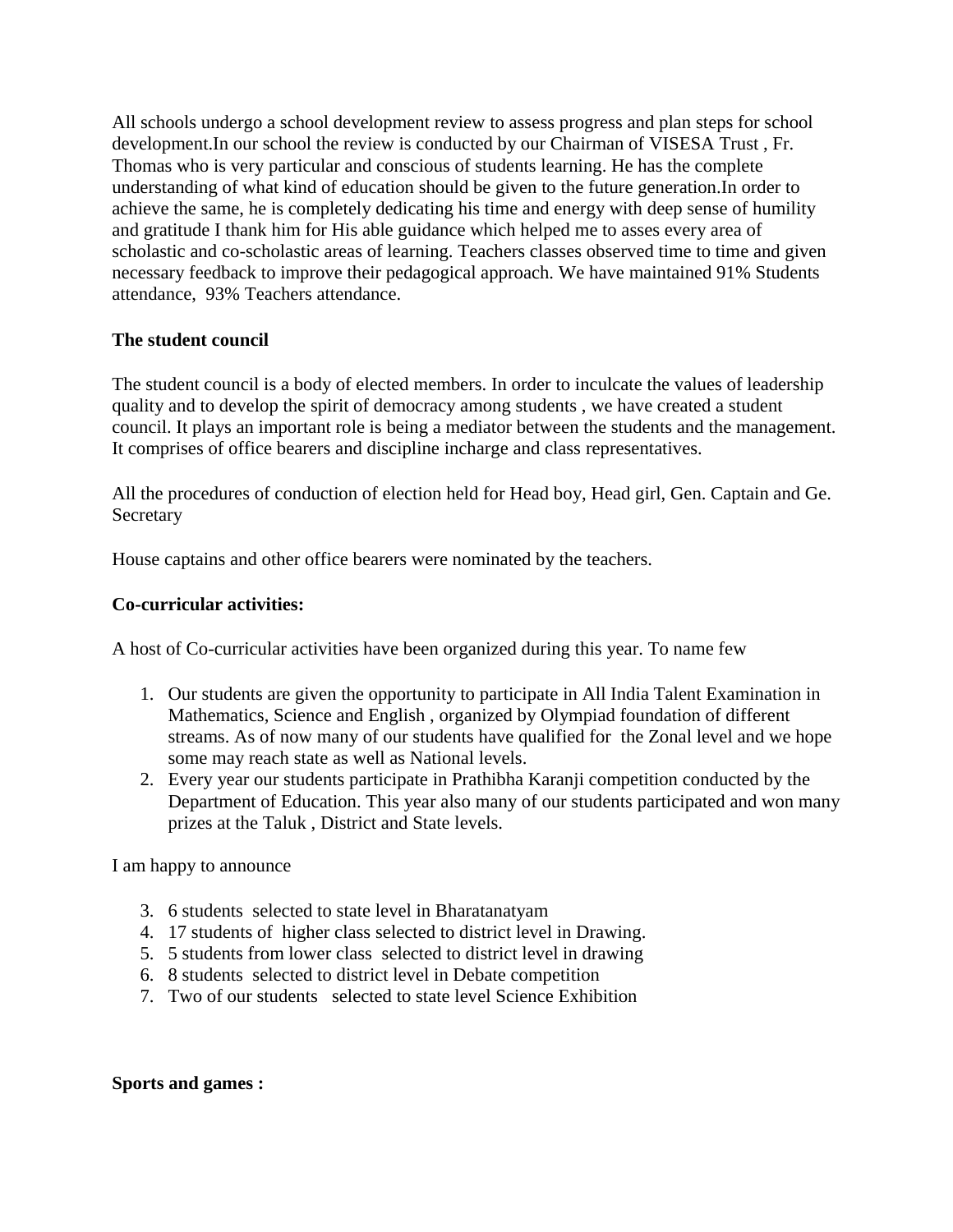The sports program helps us in identifying talent in particular sports and give more exposure to the students. To develop a child ,physically , moraly , socially , mentally and to some skills in co-scholastic areas. Our students actively participated in different sports competitions and won many medals, certificates and trophies

Some of their achievements are :

Our students made remarkable achievement at Cluster, Taluk and District levels. We have a long list of names who achieved at cluster level. But I'll be reading out the names of only the Taluk and District level achievers.

#### **High School students at Taluk level**

#### **ATHLETIC**

- 1. 2 students I st place in Triple Jump.
- 2. 1 student Ist place in Disscuss
- 3.2 students Ist place in 200 mts
- 4. 2 students Ist place in Discuss and Shotput
- 5. 1 students Ist place in 3000mts
- 6. Our school got 2nd place in  $4\times100$  relay

#### **At District level**

- 1. 2 students IIIrd place in Discuss
- 2. 1 students got a IInd prize in Discus throw.

#### **Primary students at Taluk level**

- 1. 2 students III prize in Shotput
- 2. our team got II place in throw ball

My hearty congratulations and good wishes to all our young achievers

## **Culture sect**

The *Culture in the Schools* program is designed to produce citizens who are actively involved in cultural life by increasing the number of cultural experiences offered to students.

- Talentia: on stage and off stage
- Celebrating all festivals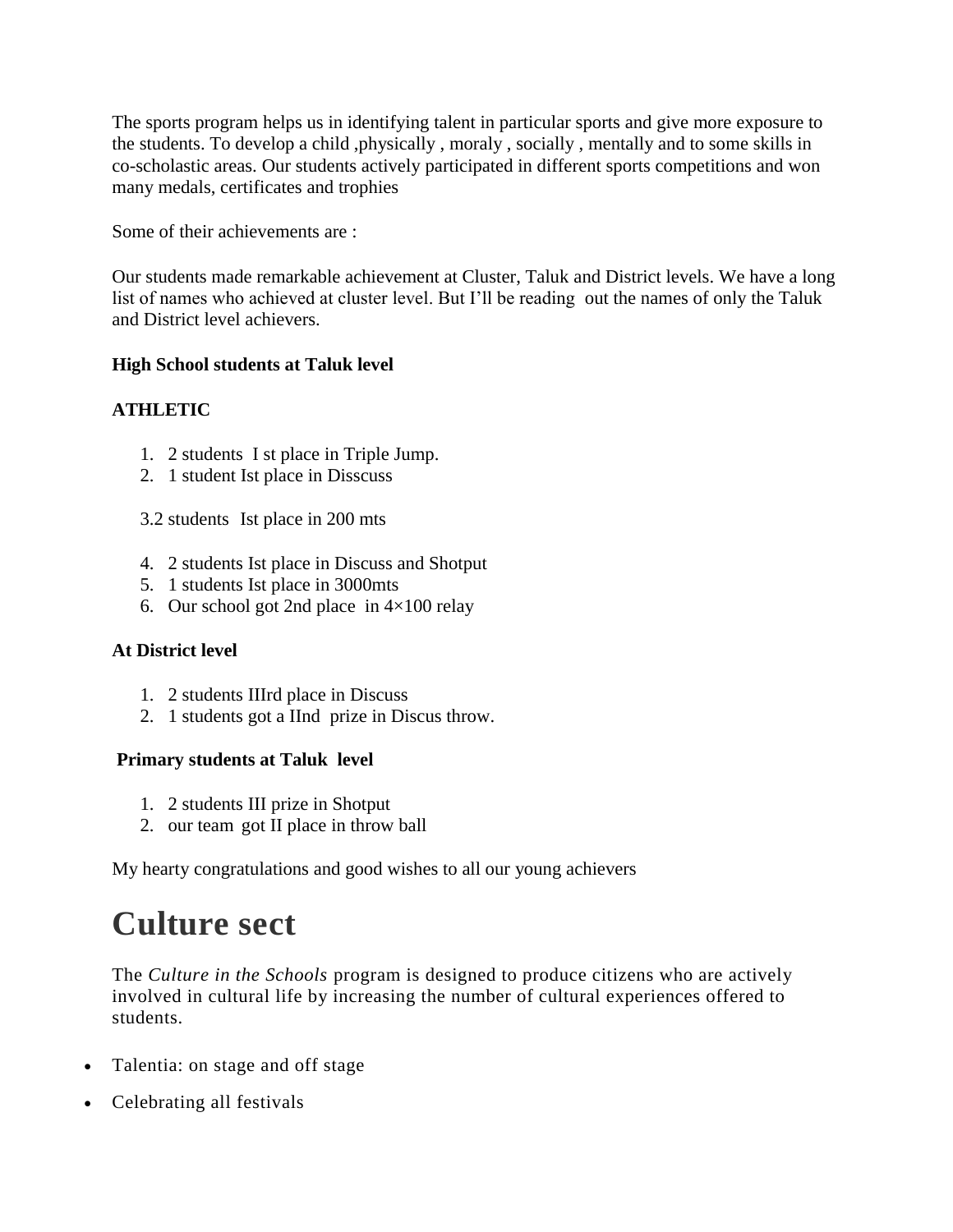- Reading skill development
- Theater art
- Principal day
- Annual Day

## **Best Practices**

- **No bell day**
- **No electricity day**
- **Silence day**
- **Blessing day**
- **Tiffin Menu**
- **Creative mind**
- **Recess Radio**
- **Hasi Yoga**

## **Teacher workshop**

In order to upgrade ,the knowledge and skills for our teachers one day training session was conducted on the topic 'classroom management' in our school.

• Regular Training section of 4 days conducted

### **Infrastructure facilities :**

We are happy to say that our school completely equipped with all the necessary infrastructure facilities with ecofriendly campus that a good school should possess. We have a well equipped modern library with a good collections of books . A modern science laboratory and an upgraded computer lab .

I would like to conclude by extending our sincere thanks to all the parents and each one of you of our well wishers who have lent a supportive hand, down the years in all our endeavors to produce a confident, educated and capable batch of students each year. Thus, shaping the future